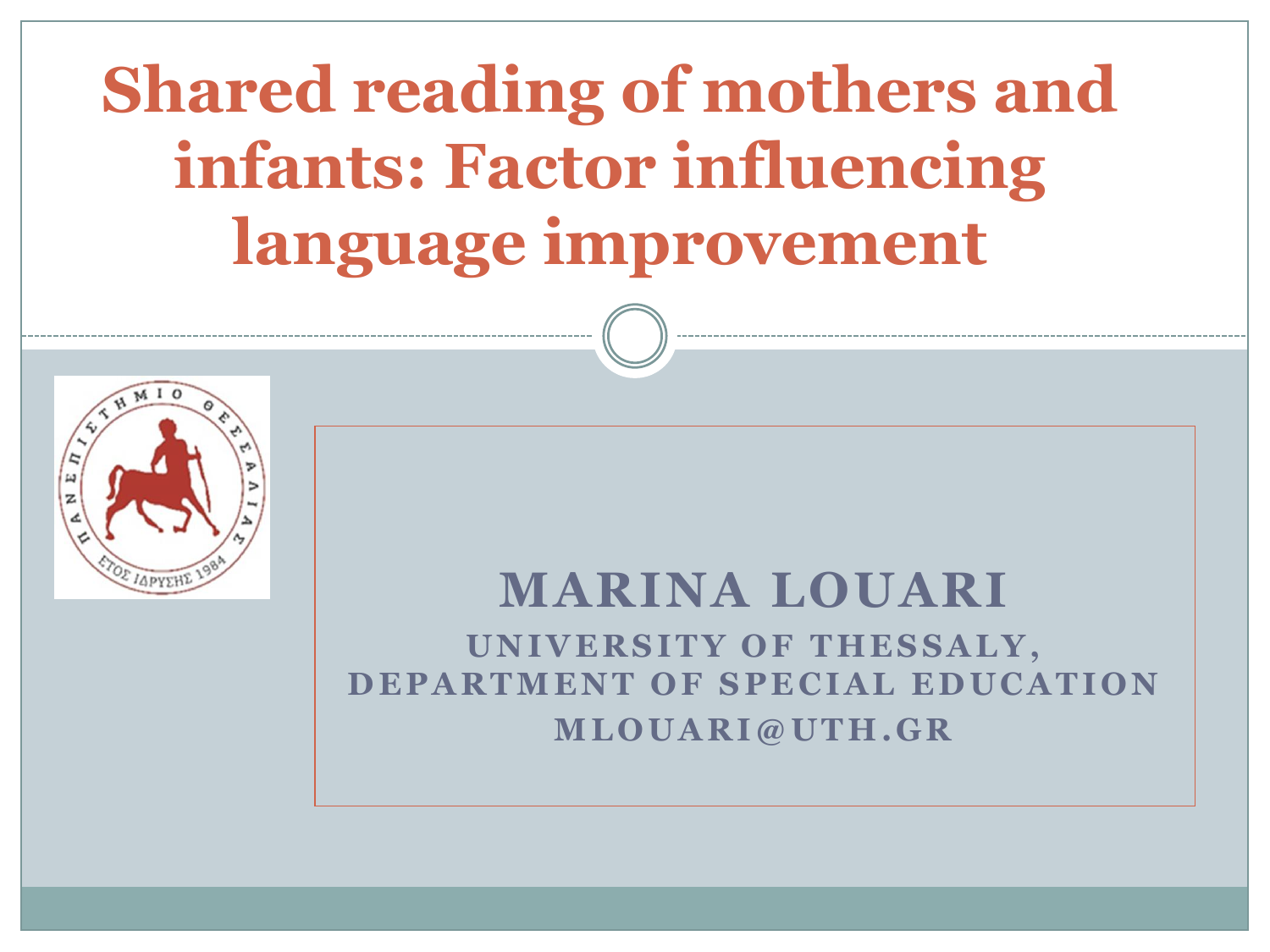\* Reading books from mother to child is a process that contributes on all sides to child's psychoemotional development.

It contributes significantly to infants' literacy as their oral speech can be developed through reading activities and social interaction is promoted.

It is the moment that both, mother and child, interact verbally in a calm family environment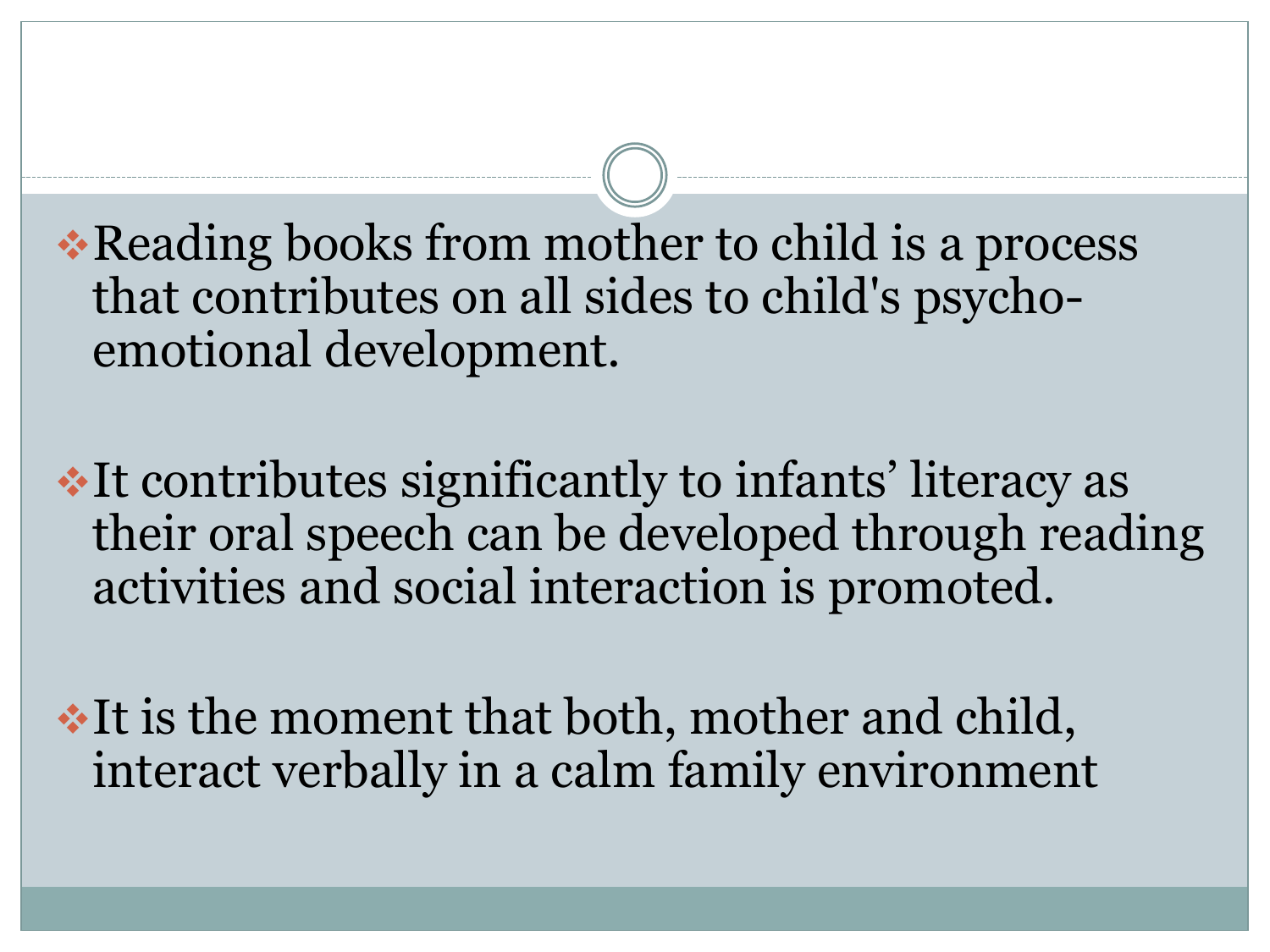# **The children have the opportunity**

• to learn the conventions of a printed text

#### **<del>◆</del>** to develop storytelling skills

**\*to come in contact with a vocabulary that they** usually do not use in their everyday talk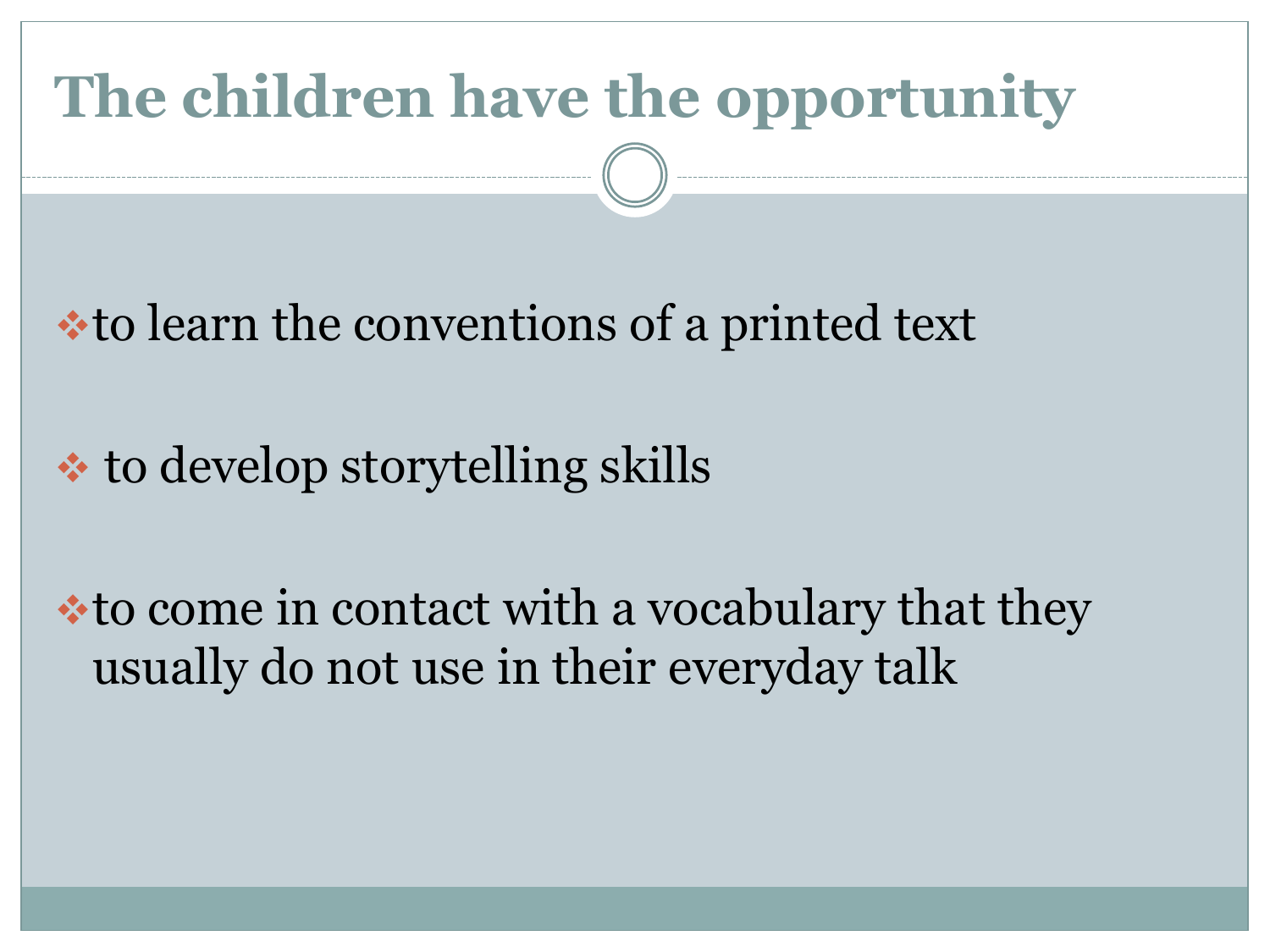### **How do we define shared reading?**

 $\cdot$  It is the reading of books between two people, in this case between child and one of the parents, most often mothers, and the verbal interaction that developed that moment.

• The process is not limited just to reading and listening, but involves the submission of questions, descriptions and narrations, aimed at both developing not only understanding but also cultivating emotional proximity between reader and listener.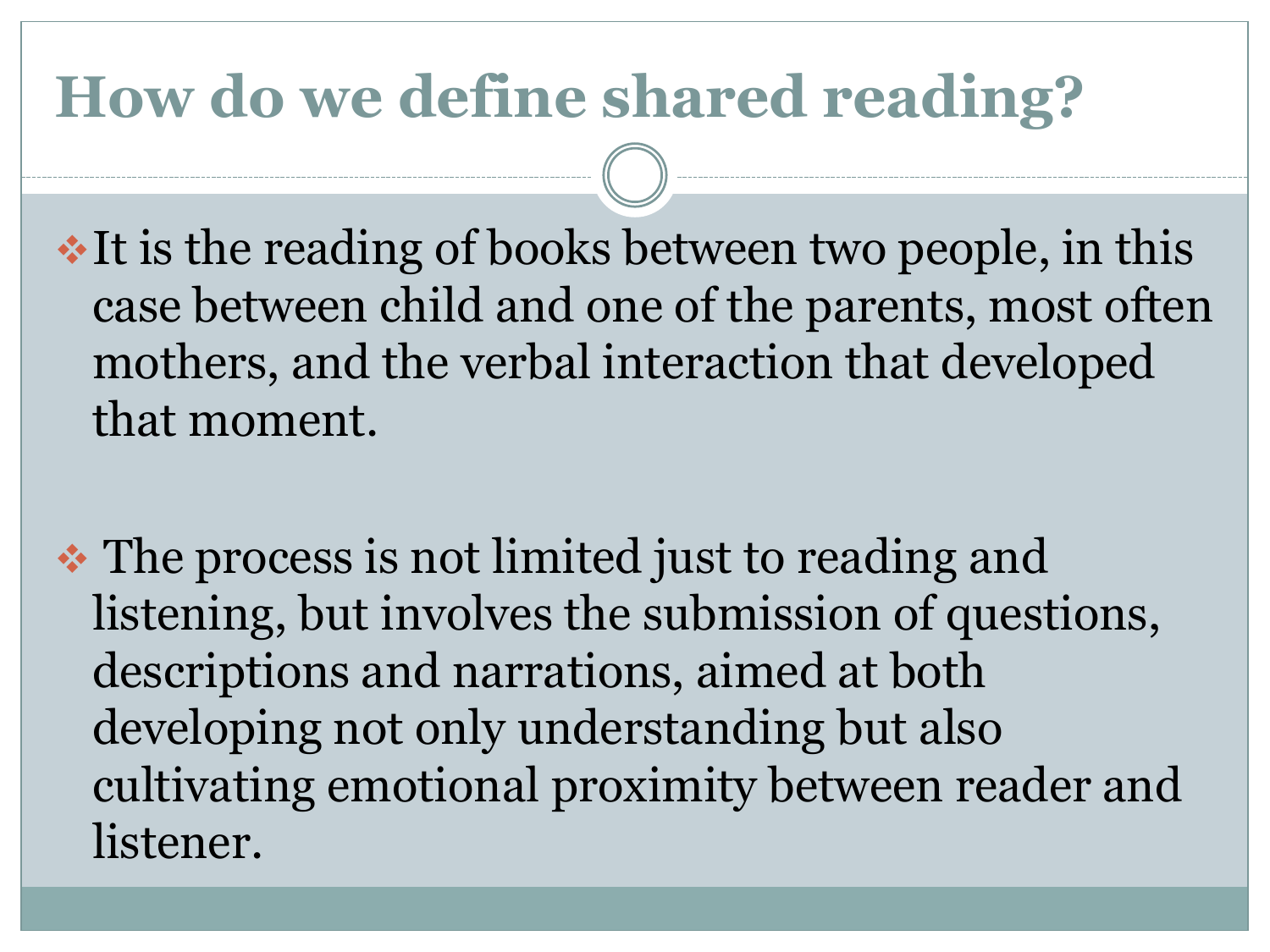### **Shared reading**

contributes to the verbal interaction between mothers and children

- **it is very likely children's vocabulary be developed** much more than if they just play together
- promotes social, mental and emotional development of the child

gives the opportunity to toddlers, to acquire literacy and language skills that are necessary for their day-to-day interaction with both peers and older people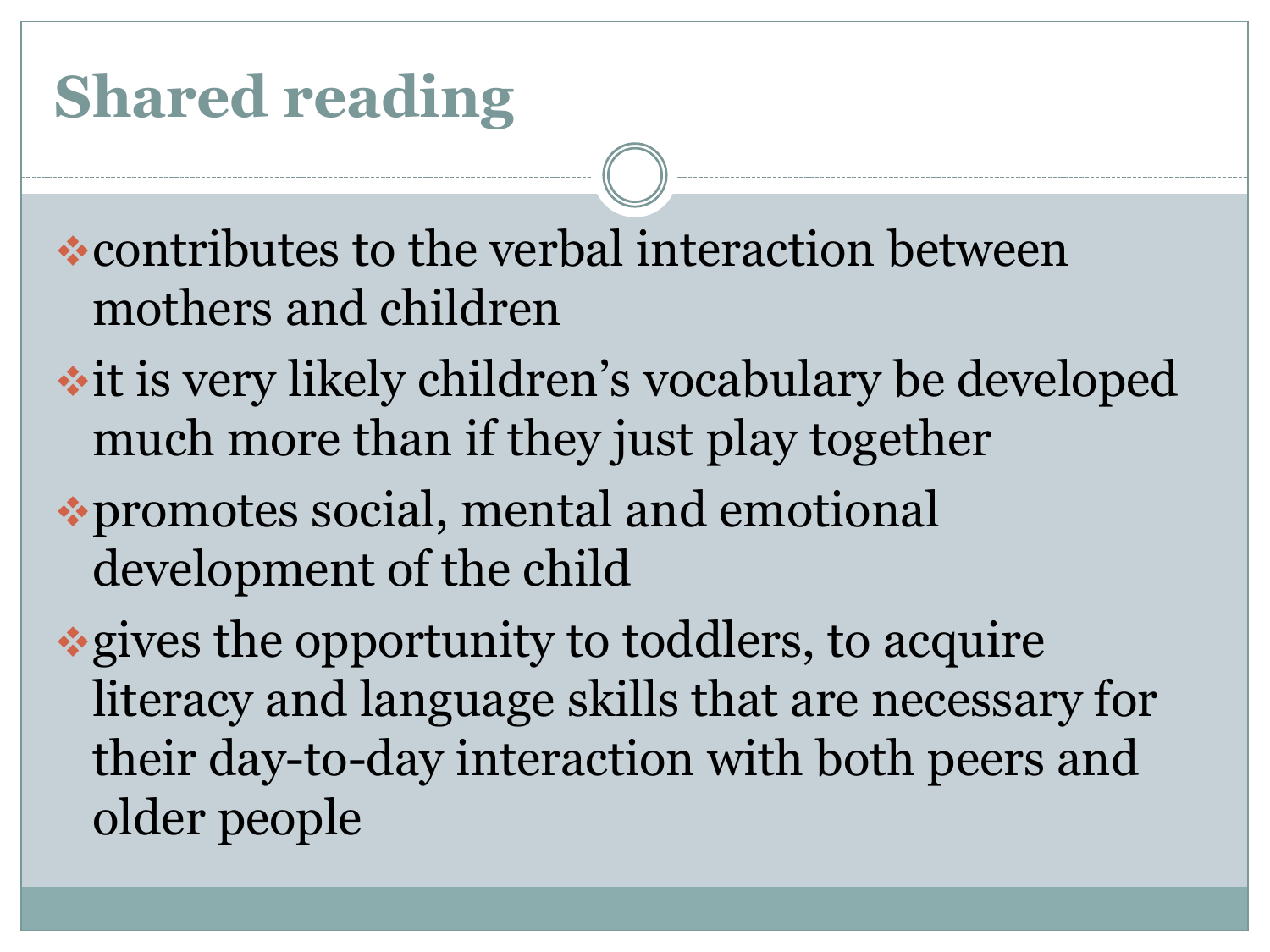#### **Reading books from parents to children had**  been and continues to be a pleasant activity

- Family reading habits play an important role in this process
- $\cdot$  It should be noted that the type of relationship that developed during shared reading plays an important role
- It is not enough just to engage in such a process as listeners but to take actively part in this process.

*For this reason*, reading quality has been a field of research. These surveys are usually quantitative, estimating the frequency of reading books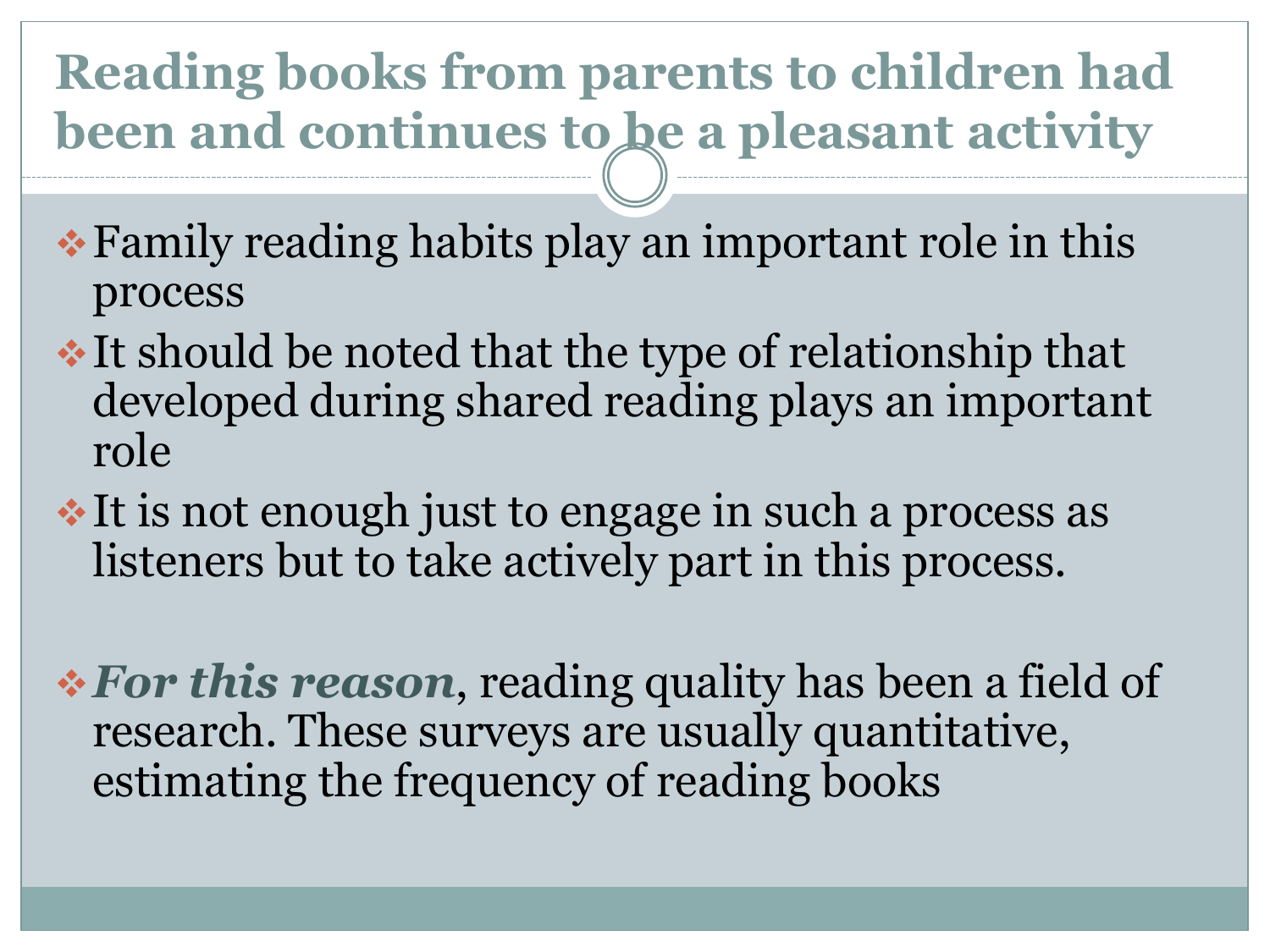## **We have decided to conduct a qualitative pilot study**

We selected a specific sample of participants, mothers' of infants who had been diagnosed with language difficulties

We set as our primary goal the family's reading habits

We first explored whether parents and more specifically mothers, used to read children's picture books or faire tales with their offspring and then whether they themselves had this habit as a leisure time activity.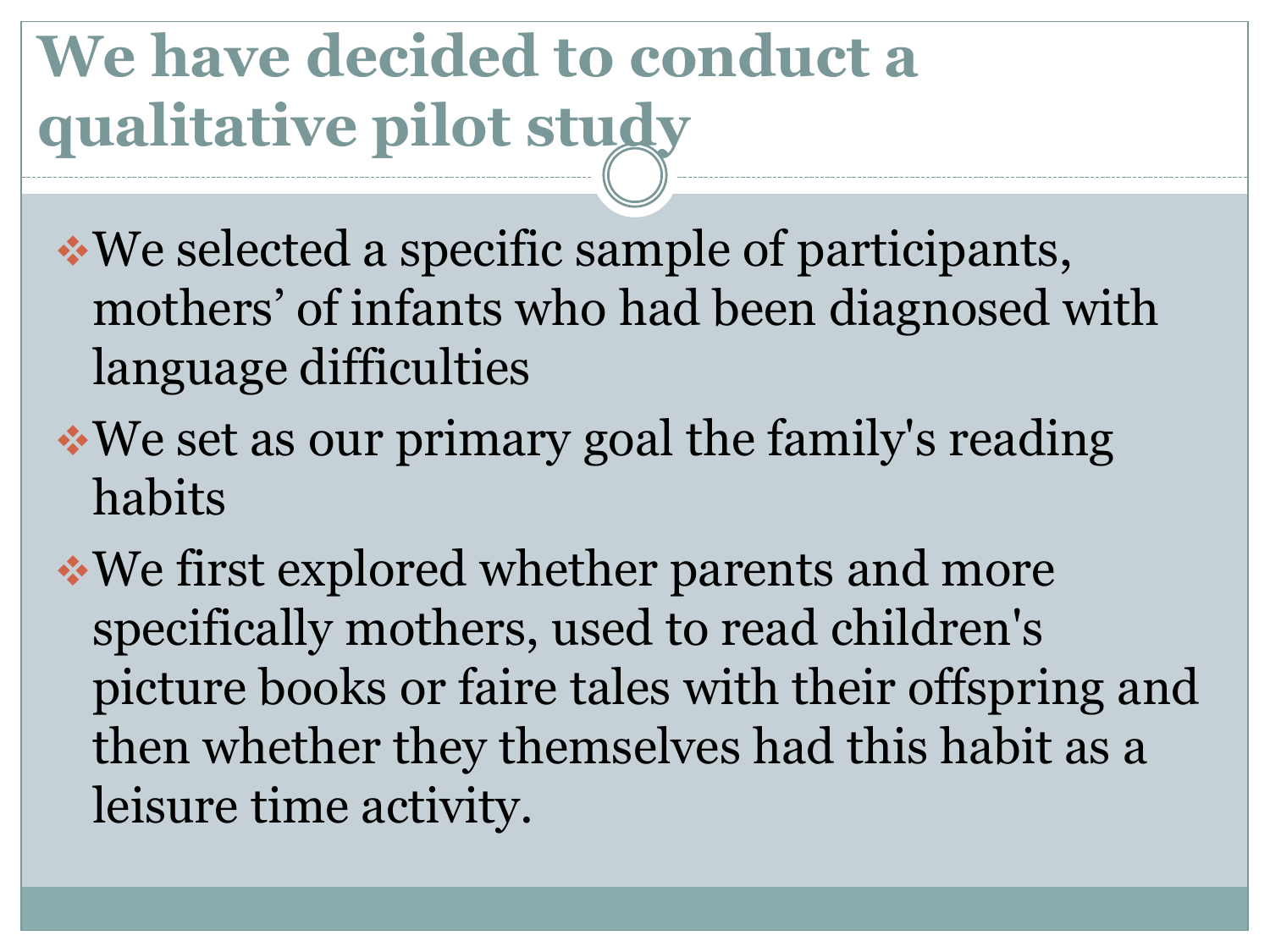#### **The following research questions were asked**

a) Are mothers used to read books with their children?

b) Do they prefer for themselves reading as an activity for pleasure?

c) Do they think that reading children's books from infancy contributes to children's language development?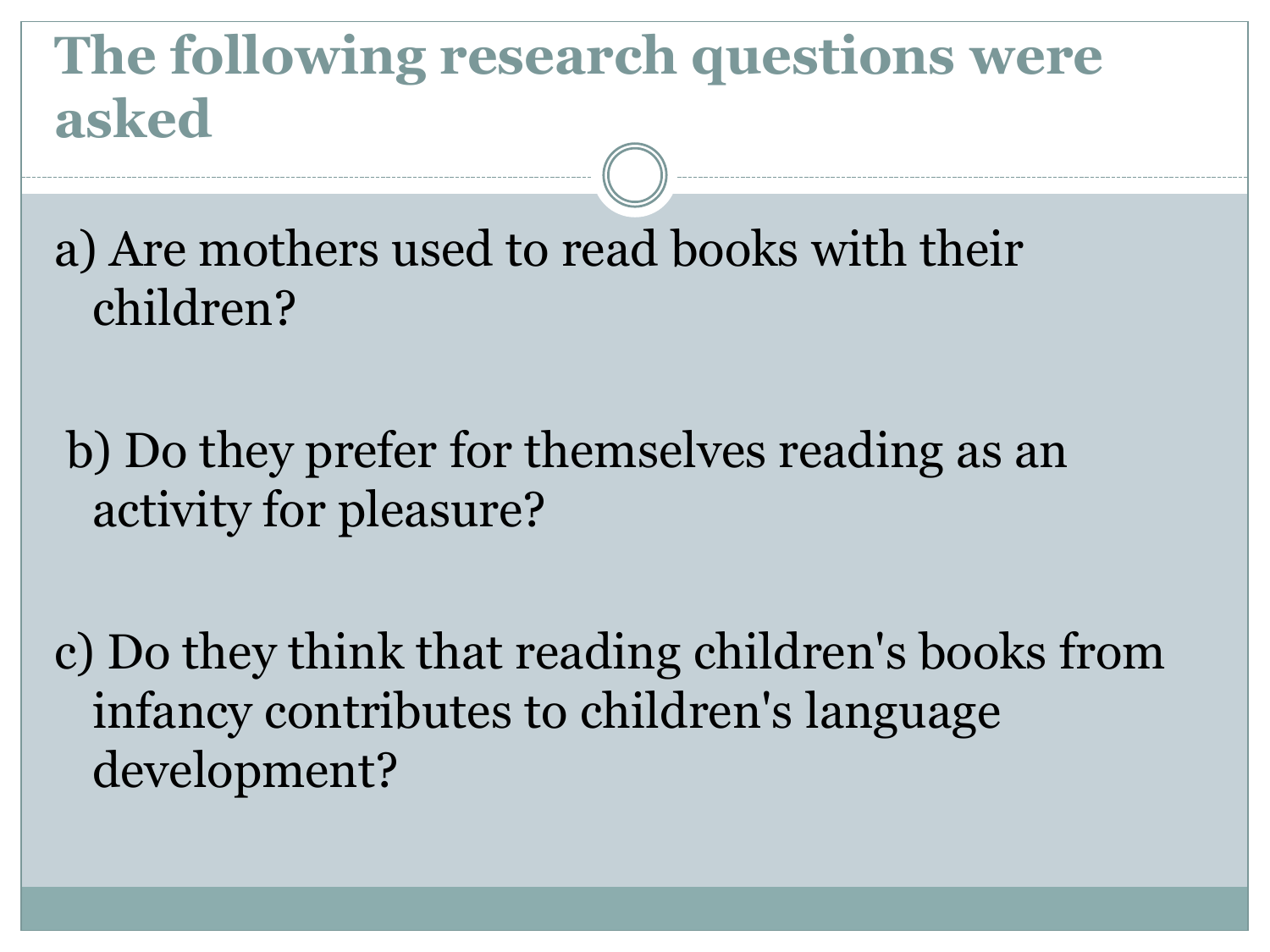### **Method**

- Qualitative method was used because the purpose of this research was general information to be gathered that will be used to study in depth the topic.
- We relied on the views of participants in order to explore the factors that influence infants' language development.
- **★ For collecting data we used personal interviews** and general questions to permit participants to generate responses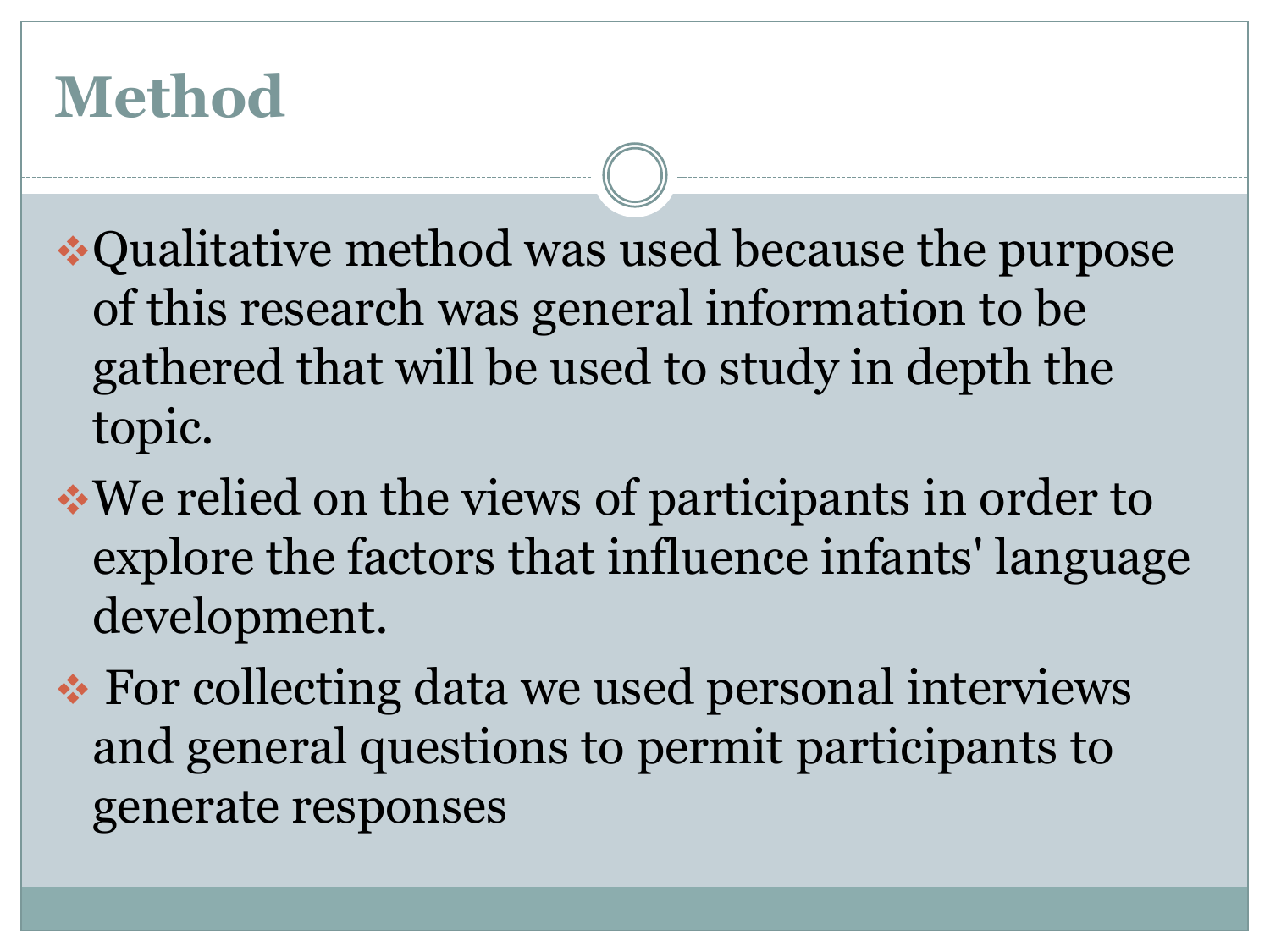### **Participants Description (1)**

- We chose purposeful homogenous sampling because we wanted to gather information that would help us better understand the phenomenon
- The total sample consisted of 30 mothers, (25-35) years old) whose children had been assessed from an official government agency for students with disabilities and they had diagnosed with "Oral Language and Speech disorders"
- There were 22 boys and 8 girls, and their age was ranged between 45 to 70 months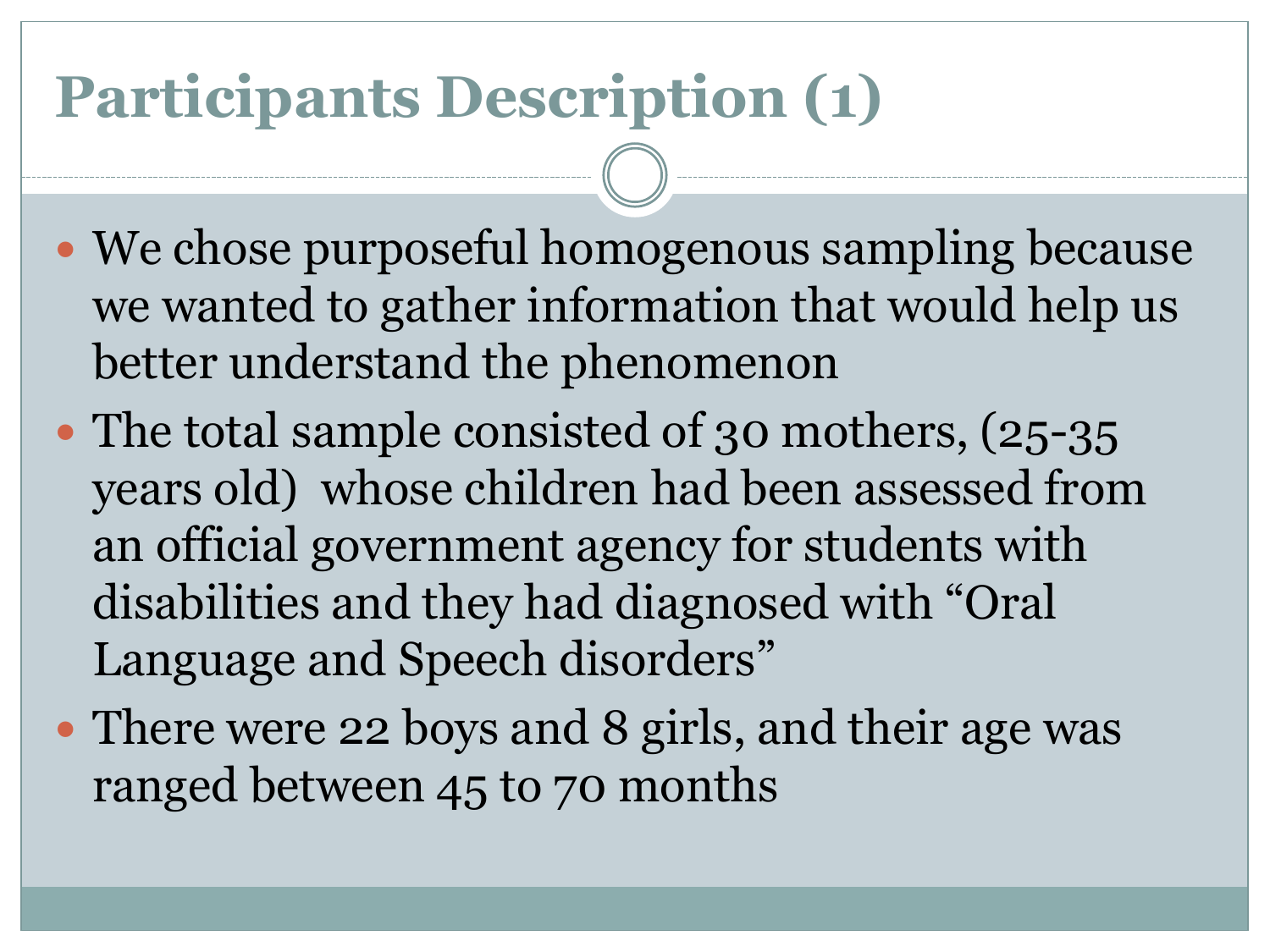### **Participants Description (2)**

- All mothers and infants were Greek native speakers.
- The family residence was almost non-urban and rural areas and twenty out of thirty infants resided in twoparent households.
- Maternal education was rather low, as
- $\geq$  13 of them (43.3%) held a high school degree
- $\geq$  10 (33.3%) completed the compulsory education (Gymnasium)
- $\triangleright$  5 of them (16.6%) held a 4-year diploma from Technological Institutions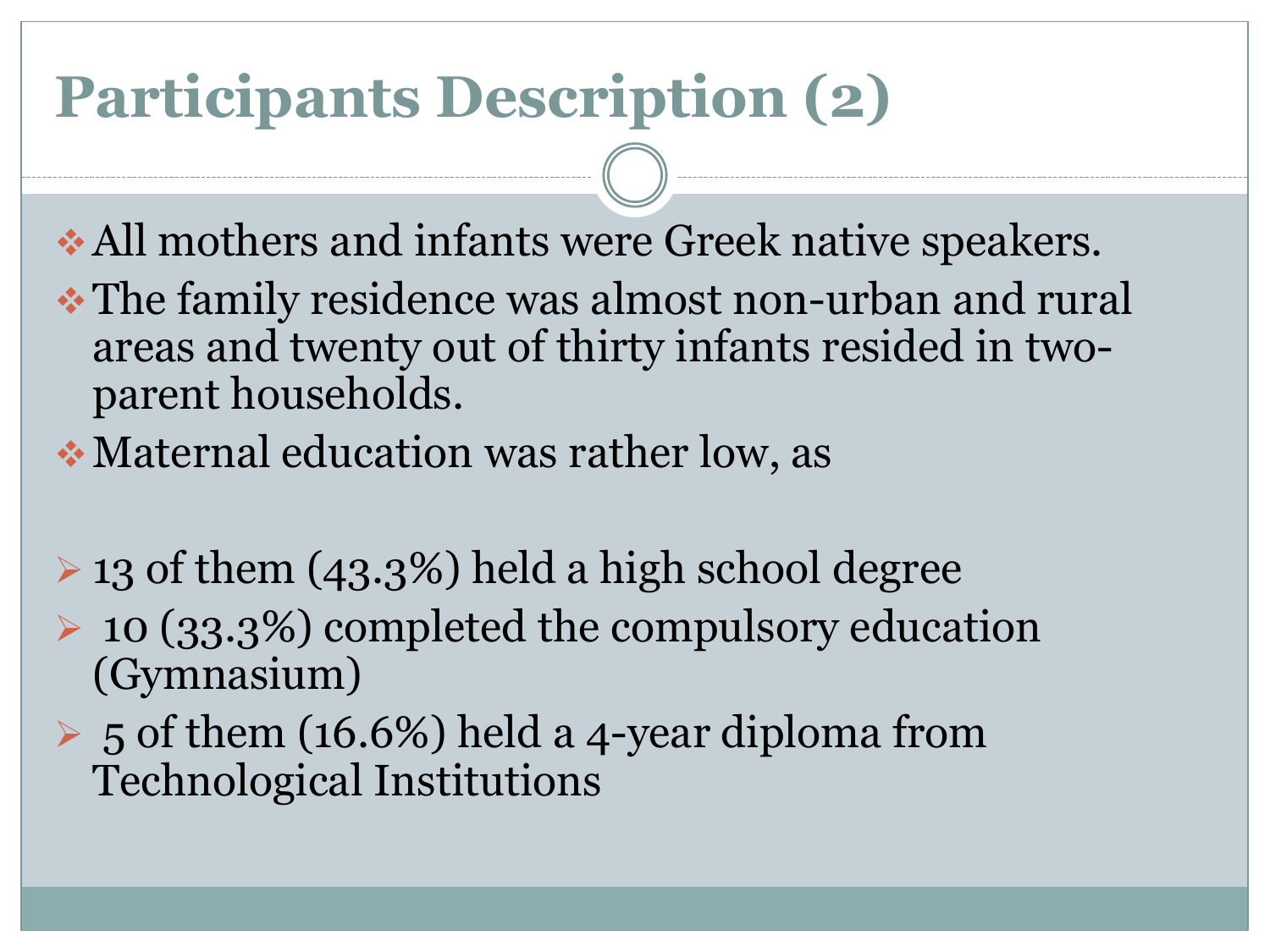### **Tools:**

A questionnaire was designed that consisted from two parts.

- $\triangleright$  The first one concerned personal information, such as age, education, occupation, number of children and birth order of child who was diagnosed with speech and oral language disorders.
- The second part consisted of 10 open-ended questions about family habits, leisure time activities and how parents generally interact with their children.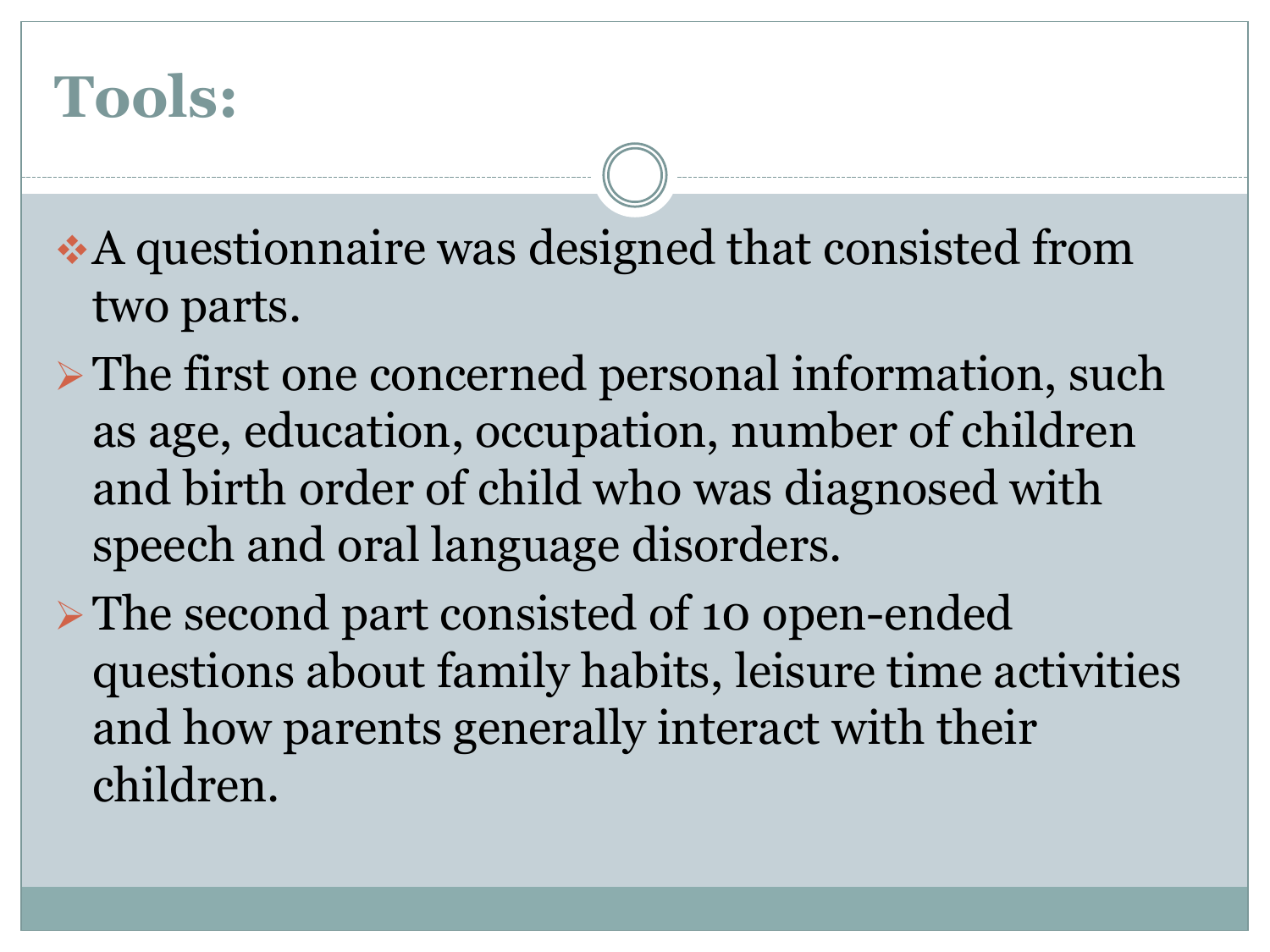### **Procedure**

- The data collected through one-to-one interviews.
- In a quiet room the researchers explained to each participant the purpose of the study, assured the confidentiality of the data and promised to informing them about the results of the research.
- Responses were recorded as long as there was the participants' consent and at the same time the researchers kept some personal notes that they would probably use when they are going to analyze the data. They effort to gain participants' confidence and encouraged them to talk more in detail about their habits.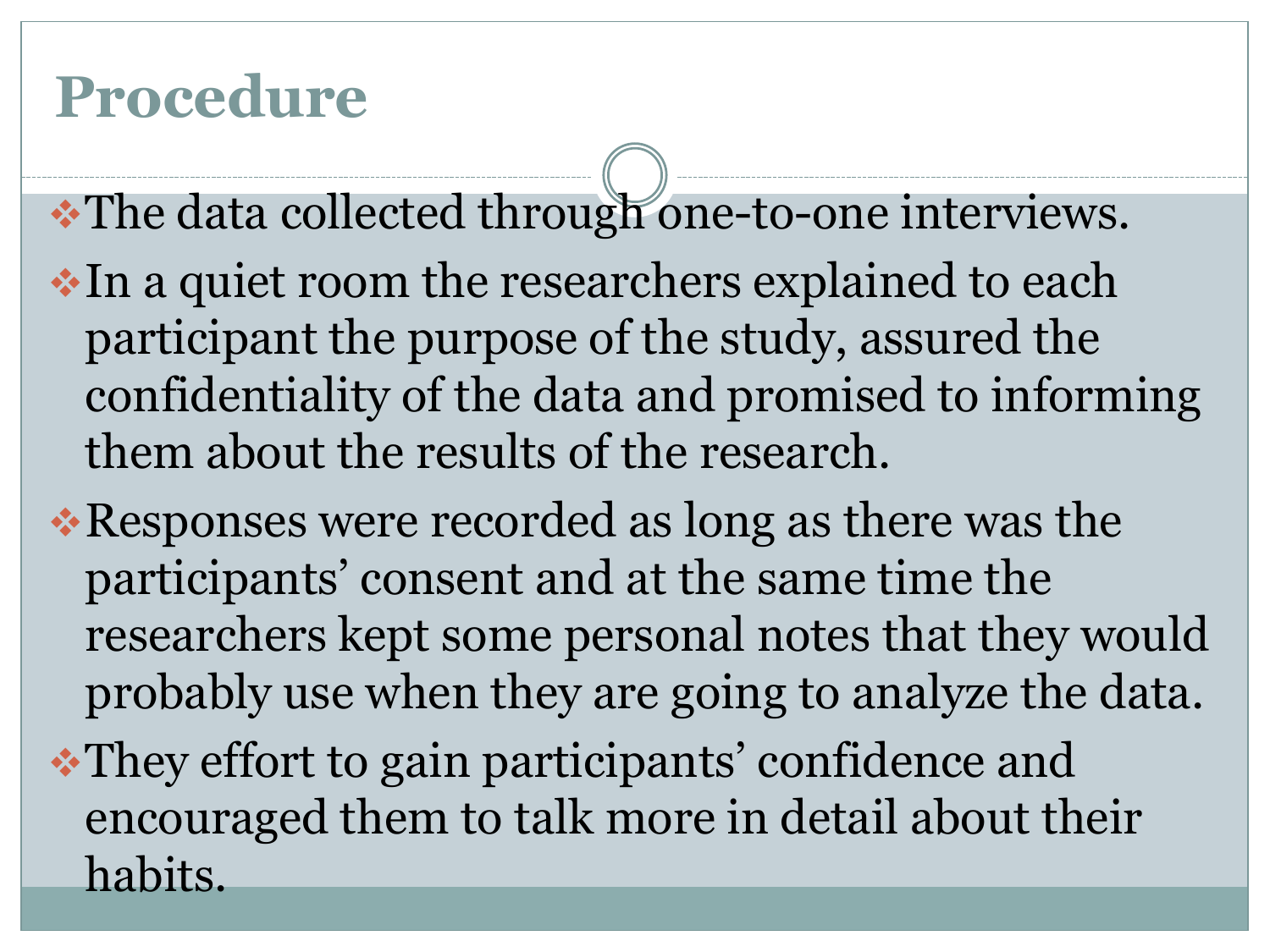#### **Results**

- •The findings, in general revealed that the mothers were not used to read books to their children
- They reported that this employment was related to the child's entry into education
- They occasionally tell a fairy tale or read a book to their child usually at bedtime
- Mothers rarely read a literary book or a magazine None of them used to read a newspaper in print or online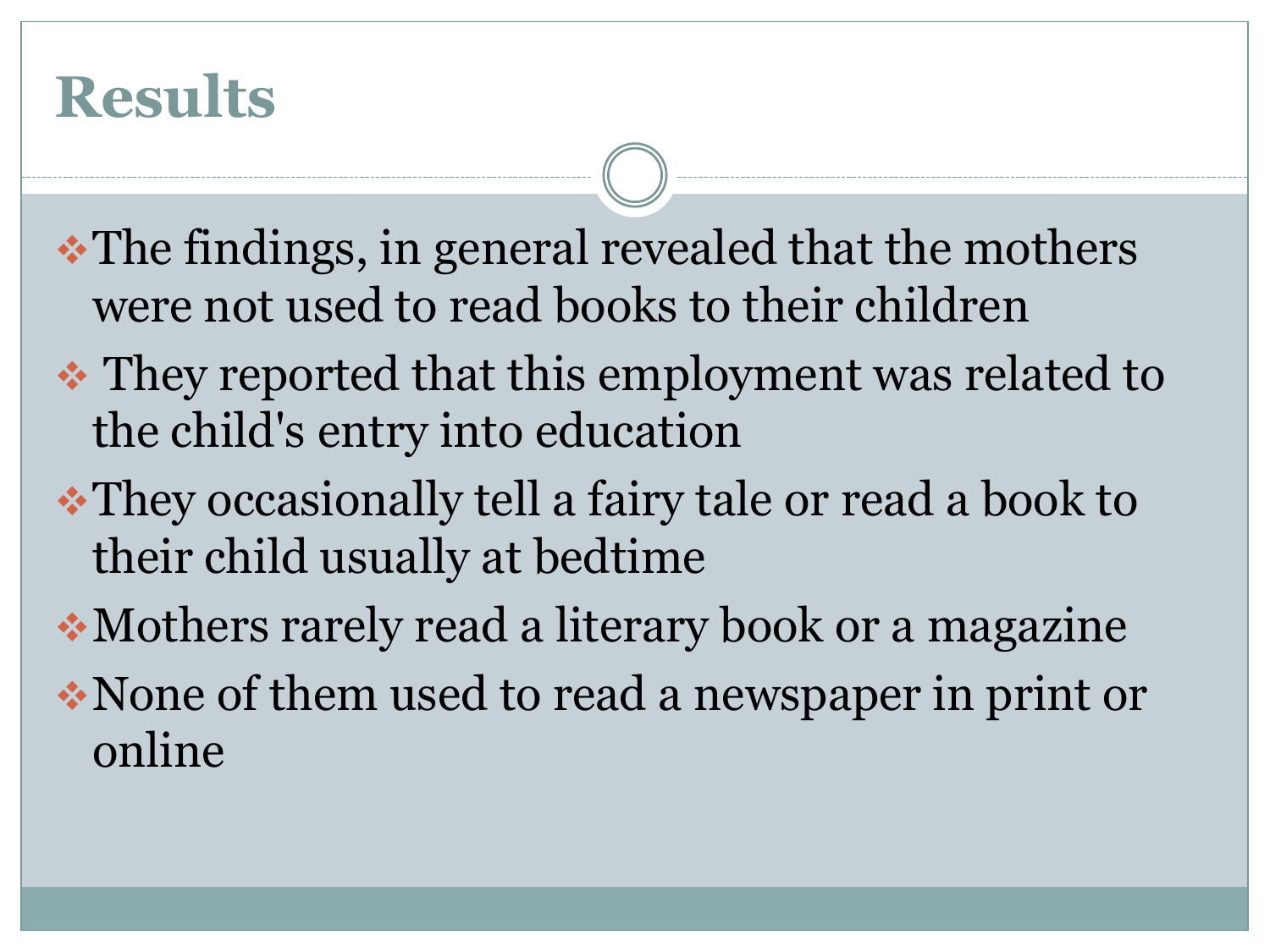**When we asked them about their infants' language difficulties**

most of them (73.3%) pointed out that themselves do not worry, they do not think this difficulty is a problem

a smaller percentages (15.2%) reported that from the very begging they were concerned about this language delay

fewer mothers (11.5%) reported that the teacher in the kindergarten ascertained that there was a problem with their child's speech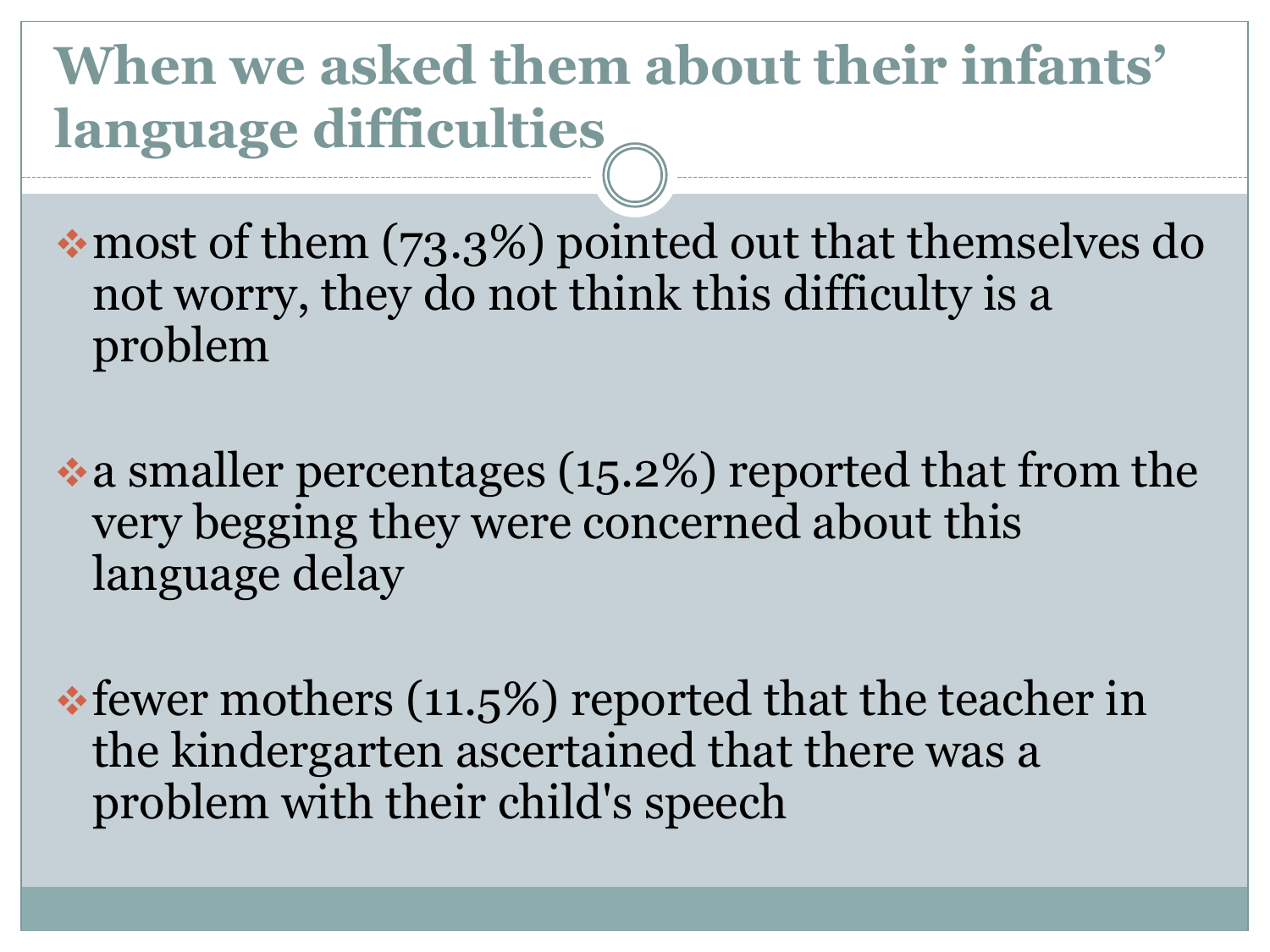### **Discussion**

- How often parents read, if they used to read to their children from early childhood books, and whether there is printed reading material in their home are conditions that shape children's reading habits
- Some parents consider the reading process at the utmost importance and believe that the school is not solely responsible for acquiring this skill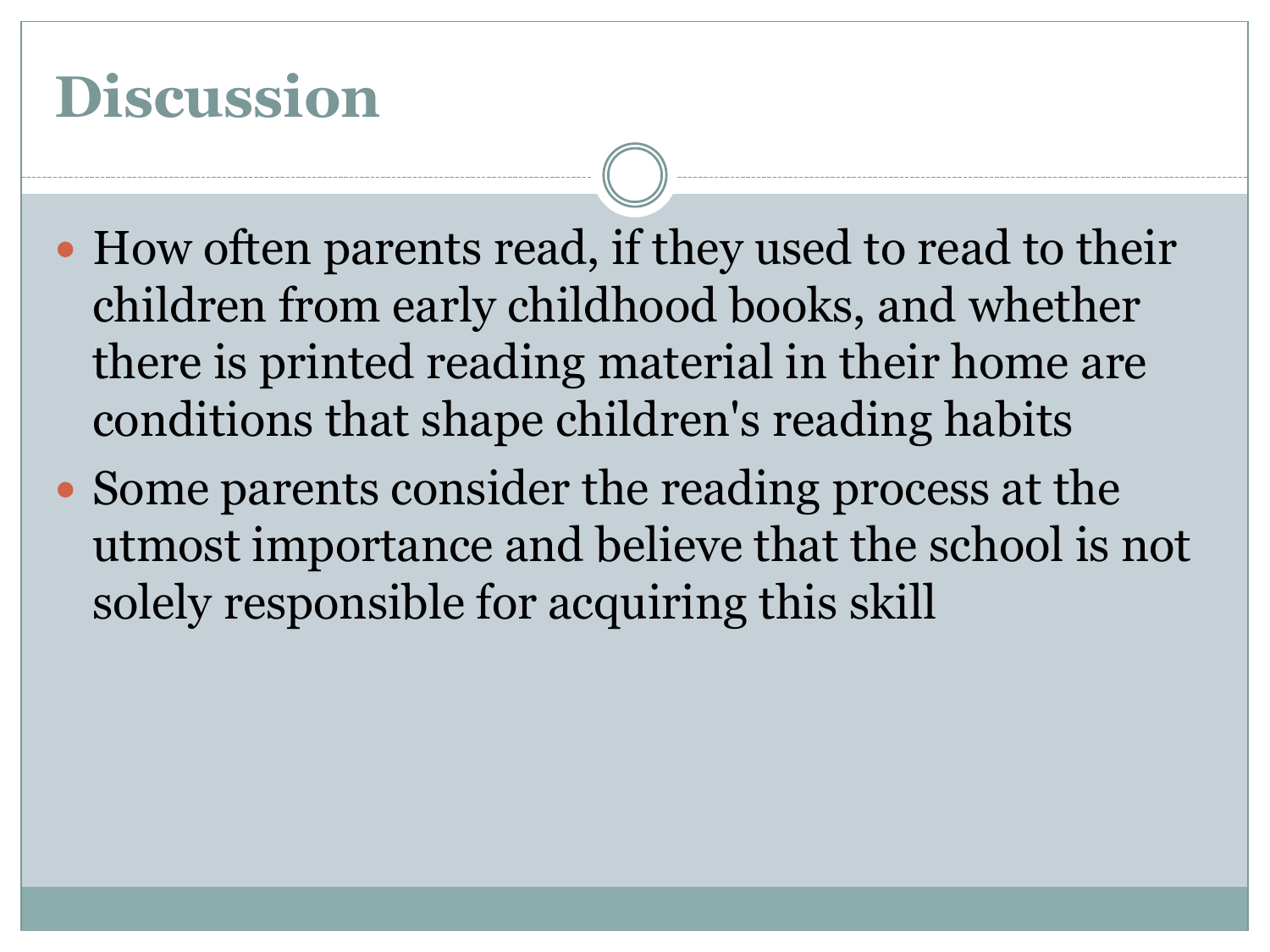#### **This research confirms the previews suggestion**

reading was not for these families an attractive occupation

- they did not consider necessary to engage in reading with their child.
- each family's social and educational profile diversifies opportunities for access to a stimulating reading environment
- *As a result*, these differences have a significant influence on infants' cognitive and language development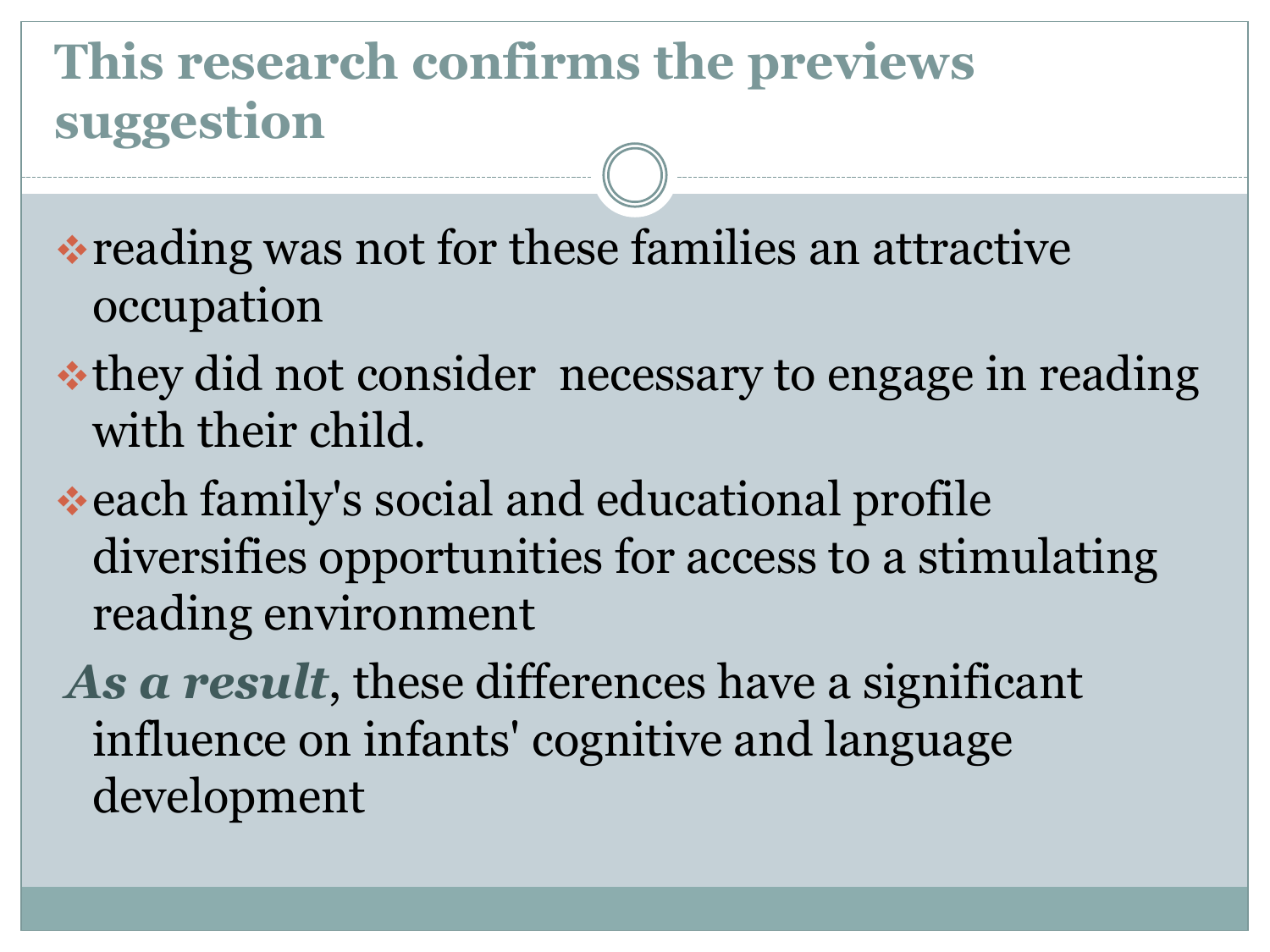

• the absence of any reading material

• the choice of occupations other than reading books in their spare time

 $\triangle$  the view that the school is responsible for the literacy of their children

*confirm the above positions*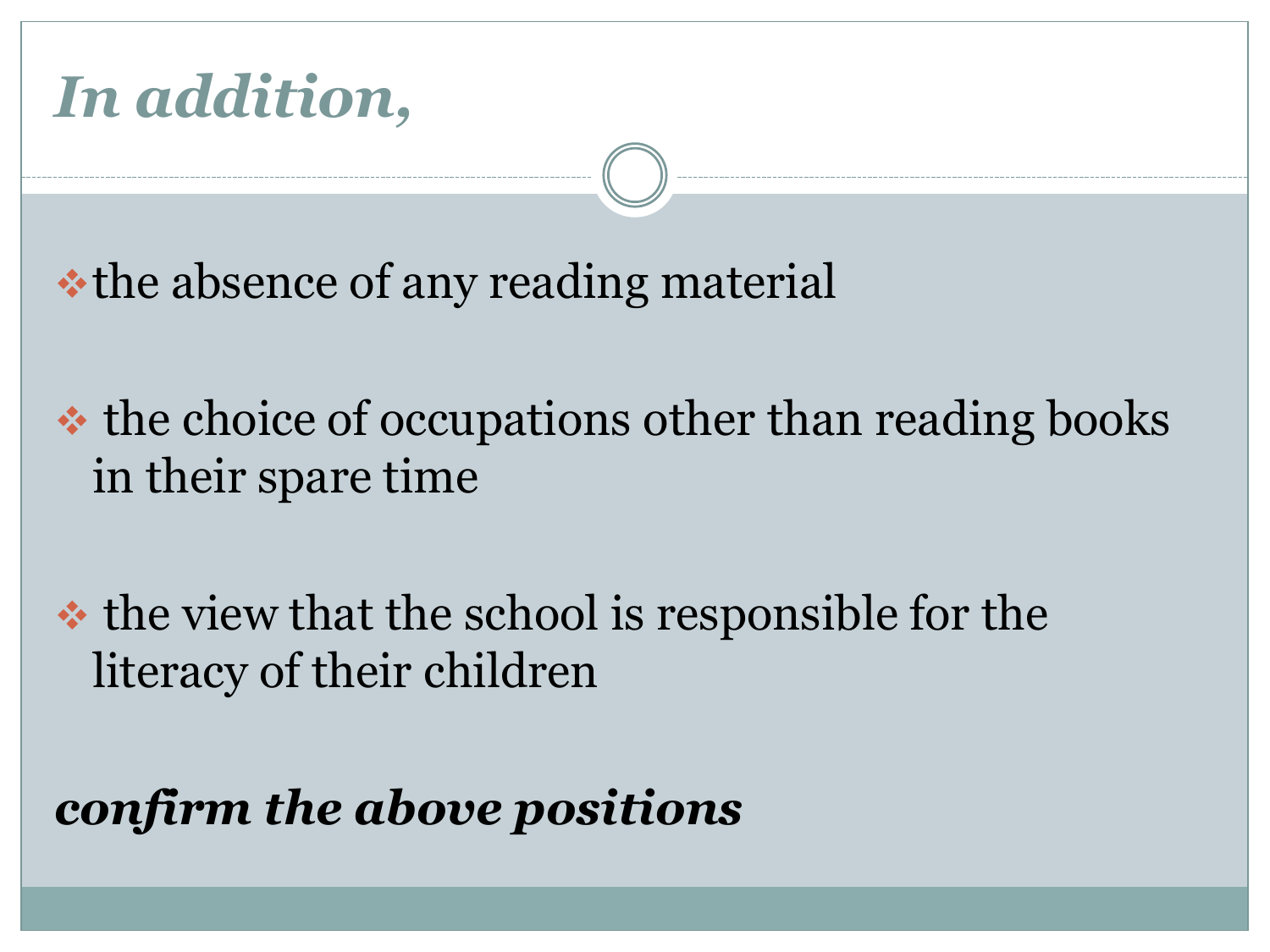#### **Reading books from parents to children**

has been a popular habit in the past

today with the development of technology a shift away from printed reading material has been observed.

*For this reason*, scientific journals, parenting magazines, books, web sites, etc. *advise and encourage parents* to focus on reading books to their children as numerous studies have reported on the positive results of this activity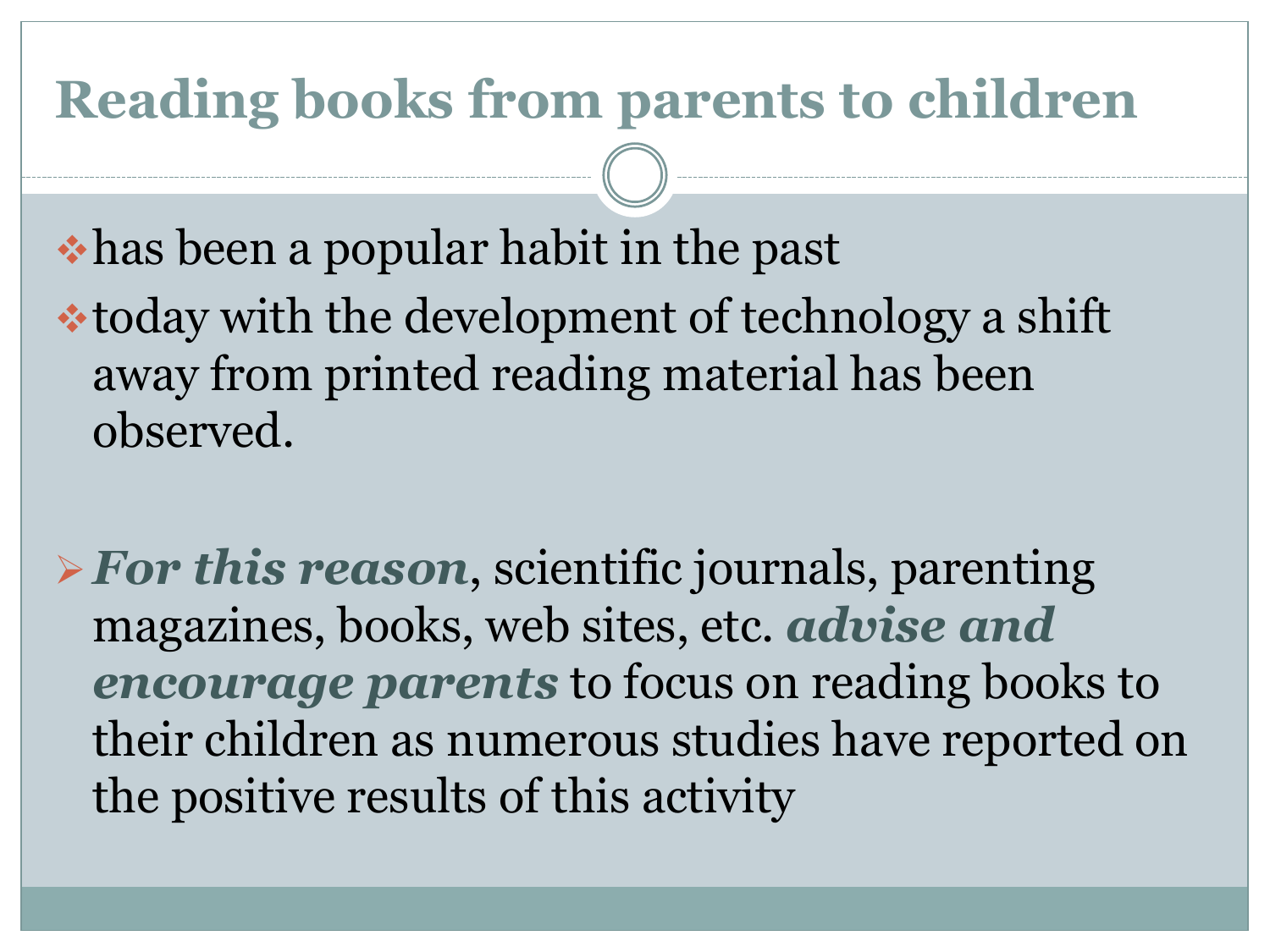### **As a conclusion,**

- we infer that we ought to search in debt if language difficulties of infants are connected with their family's literacy habits.
- we must investigate if there are corresponding language difficulties in toddlers who growing up in a reach of cognitive stimuli environment
- we must investigate whether the developing dialogue between them and parents contributes to their vocabulary.